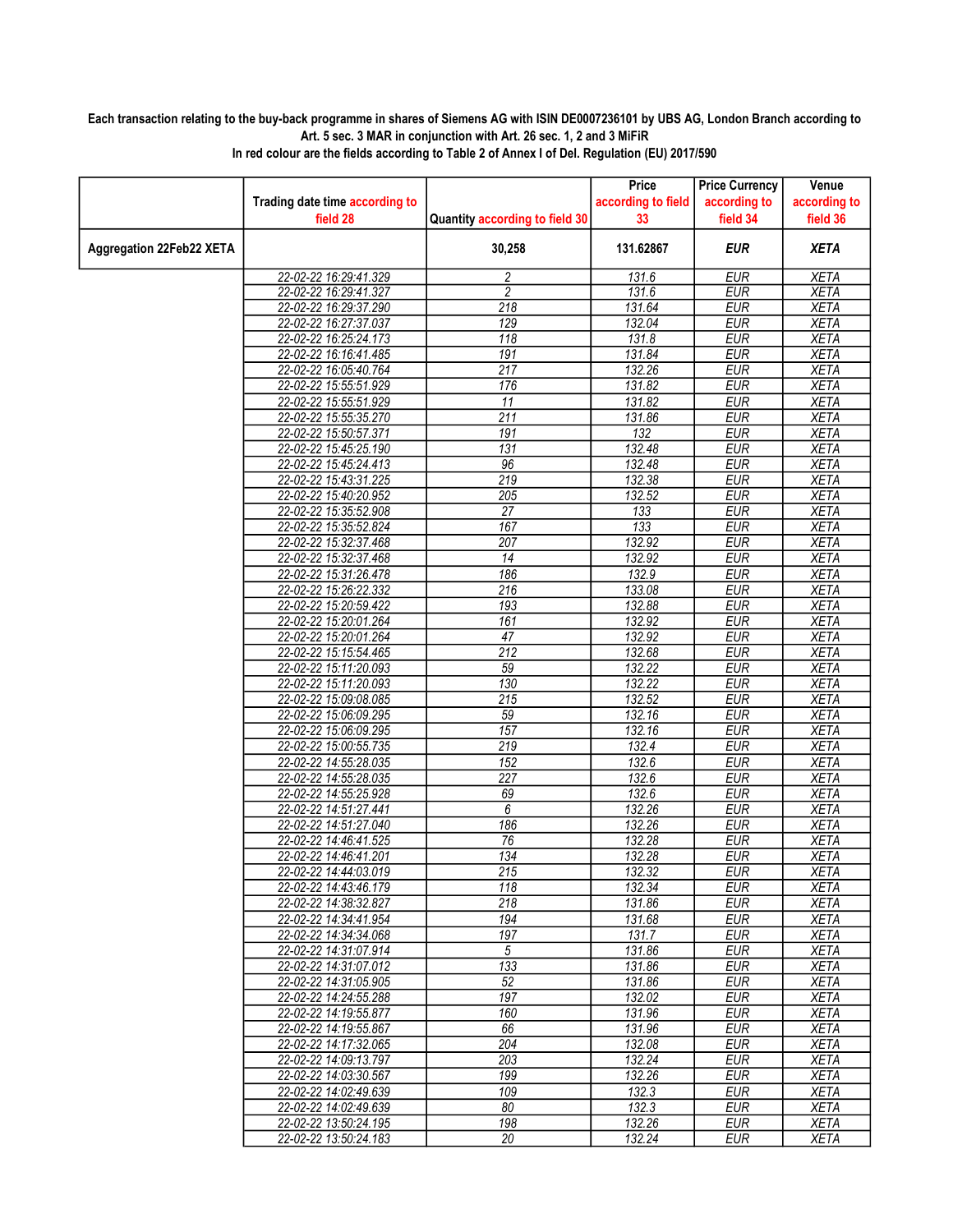| 22-02-22 13:50:24.183 | 192            | 132.24 | <b>EUR</b> | <b>XETA</b> |
|-----------------------|----------------|--------|------------|-------------|
| 22-02-22 13:46:13.145 | 203            | 132.3  | <b>EUR</b> | <b>XETA</b> |
| 22-02-22 13:46:13.145 | 29             | 132.3  | <b>EUR</b> | <b>XETA</b> |
|                       |                |        |            |             |
| 22-02-22 13:45:26.182 | 8              | 132.26 | <b>EUR</b> | <b>XETA</b> |
| 22-02-22 13:41:47.692 | 229            | 132.2  | <b>EUR</b> | <b>XETA</b> |
| 22-02-22 13:34:52.460 | 193            | 131.98 | <b>EUR</b> | <b>XETA</b> |
| 22-02-22 13:30:54.454 | 218            | 131.96 | <b>EUR</b> | <b>XETA</b> |
| 22-02-22 13:27:33.939 | 200            | 131.92 | <b>EUR</b> | <b>XETA</b> |
| 22-02-22 13:25:52.933 | 207            | 132.12 | <b>EUR</b> | <b>XETA</b> |
| 22-02-22 13:20:36.430 | 172            | 131.96 | <b>EUR</b> | <b>XETA</b> |
|                       |                |        |            |             |
| 22-02-22 13:17:04.258 | 211            | 131.98 | <b>EUR</b> | <b>XETA</b> |
| 22-02-22 13:11:13.591 | 139            | 132.06 | <b>EUR</b> | <b>XETA</b> |
| 22-02-22 13:11:13.590 | 79             | 132.06 | <b>EUR</b> | <b>XETA</b> |
| 22-02-22 13:10:01.528 | 163            | 132.24 | <b>EUR</b> | <b>XETA</b> |
| 22-02-22 13:10:01.528 | 19             | 132.24 | <b>EUR</b> | <b>XETA</b> |
| 22-02-22 13:10:01.528 | 10             | 132.24 | <b>EUR</b> | <b>XETA</b> |
| 22-02-22 13:04:19.222 | 159            | 132.54 | <b>EUR</b> | <b>XETA</b> |
|                       |                |        |            |             |
| 22-02-22 13:04:19.222 | 33             | 132.54 | <b>EUR</b> | <b>XETA</b> |
| 22-02-22 13:02:17.842 | $\overline{4}$ | 132.36 | <b>EUR</b> | <b>XETA</b> |
| 22-02-22 13:02:17.842 | 212            | 132.36 | <b>EUR</b> | <b>XETA</b> |
| 22-02-22 12:55:25.163 | 210            | 132.58 | <b>EUR</b> | <b>XETA</b> |
| 22-02-22 12:53:47.458 | 189            | 132.76 | <b>EUR</b> | <b>XETA</b> |
| 22-02-22 12:46:37.887 | 126            | 132.78 | <b>EUR</b> | <b>XETA</b> |
| 22-02-22 12:46:36.741 | 85             | 132.78 | <b>EUR</b> | <b>XETA</b> |
| 22-02-22 12:43:43.275 | 135            | 132.76 | <b>EUR</b> | <b>XETA</b> |
|                       |                |        | <b>EUR</b> |             |
| 22-02-22 12:43:43.275 | 79             | 132.76 |            | <b>XETA</b> |
| 22-02-22 12:39:32.318 | 202            | 132.84 | <b>EUR</b> | <b>XETA</b> |
| 22-02-22 12:37:20.139 | 117            | 132.74 | <b>EUR</b> | <b>XETA</b> |
| 22-02-22 12:30:30.858 | 20             | 133.02 | <b>EUR</b> | <b>XETA</b> |
| 22-02-22 12:30:30.845 | 198            | 133.02 | <b>EUR</b> | <b>XETA</b> |
| 22-02-22 12:30:30.843 | $\mathbf{1}$   | 133.02 | <b>EUR</b> | <b>XETA</b> |
| 22-02-22 12:27:18.511 | 227            | 133.12 | <b>EUR</b> | <b>XETA</b> |
| 22-02-22 12:22:32.085 | 206            | 133.38 | <b>EUR</b> | <b>XETA</b> |
| 22-02-22 12:17:04.144 | 80             | 133.32 | <b>EUR</b> | <b>XETA</b> |
| 22-02-22 12:17:04.144 | 121            | 133.32 | <b>EUR</b> | <b>XETA</b> |
| 22-02-22 12:14:56.891 | 221            | 133.24 | <b>EUR</b> | <b>XETA</b> |
|                       |                |        |            |             |
| 22-02-22 12:07:38.924 | 193            | 132.58 | <b>EUR</b> | <b>XETA</b> |
| 22-02-22 12:05:36.245 | 196            | 132.42 | <b>EUR</b> | <b>XETA</b> |
| 22-02-22 12:02:29.849 | 209            | 132.38 | EUR        | <b>XETA</b> |
| 22-02-22 12:02:29.849 | 229            | 132.38 | <b>EUR</b> | <b>XETA</b> |
| 22-02-22 11:59:30.305 | 147            | 132.6  | EUR        | <b>XETA</b> |
| 22-02-22 11:59:30.305 | 64             | 132.58 | <b>EUR</b> | <b>XETA</b> |
| 22-02-22 11:57:50.861 | 32             | 132.6  | <b>EUR</b> | XETA        |
| 22-02-22 11:57:50.861 | 176            | 132.6  | EUR        | <b>XETA</b> |
| 22-02-22 11:52:42.269 | 201            | 132.54 | <b>EUR</b> | <b>XETA</b> |
| 22-02-22 11:49:53.231 | 11             | 132.36 | <b>EUR</b> | <b>XETA</b> |
|                       |                |        |            |             |
| 22-02-22 11:49:53.231 | 197            | 132.36 | <b>EUR</b> | XETA        |
| 22-02-22 11:45:46.948 | 208            | 132.34 | <b>EUR</b> | <b>XETA</b> |
| 22-02-22 11:39:52.647 | 40             | 132    | <b>EUR</b> | <b>XETA</b> |
| 22-02-22 11:39:52.647 | 154            | 132    | <b>EUR</b> | <b>XETA</b> |
| 22-02-22 11:36:53.802 | 116            | 132    | <b>EUR</b> | <b>XETA</b> |
| 22-02-22 11:36:53.802 | 89             | 132    | <b>EUR</b> | <b>XETA</b> |
| 22-02-22 11:31:34.816 | 207            | 132.58 | <b>EUR</b> | <b>XETA</b> |
| 22-02-22 11:29:18.544 | 23             | 132.86 | <b>EUR</b> | XETA        |
| 22-02-22 11:29:18.544 | 209            | 132.86 | <b>EUR</b> | <b>XETA</b> |
| 22-02-22 11:23:37.537 | 189            | 132.6  | <b>EUR</b> | <b>XETA</b> |
|                       |                |        |            |             |
| 22-02-22 11:22:49.432 | 207            | 132.6  | <b>EUR</b> | <b>XETA</b> |
| 22-02-22 11:14:38.588 | 226            | 132.36 | <b>EUR</b> | <b>XETA</b> |
| 22-02-22 11:14:38.601 | 230            | 132.36 | EUR        | <b>XETA</b> |
| 22-02-22 11:08:57.447 | 187            | 132.32 | <b>EUR</b> | <b>XETA</b> |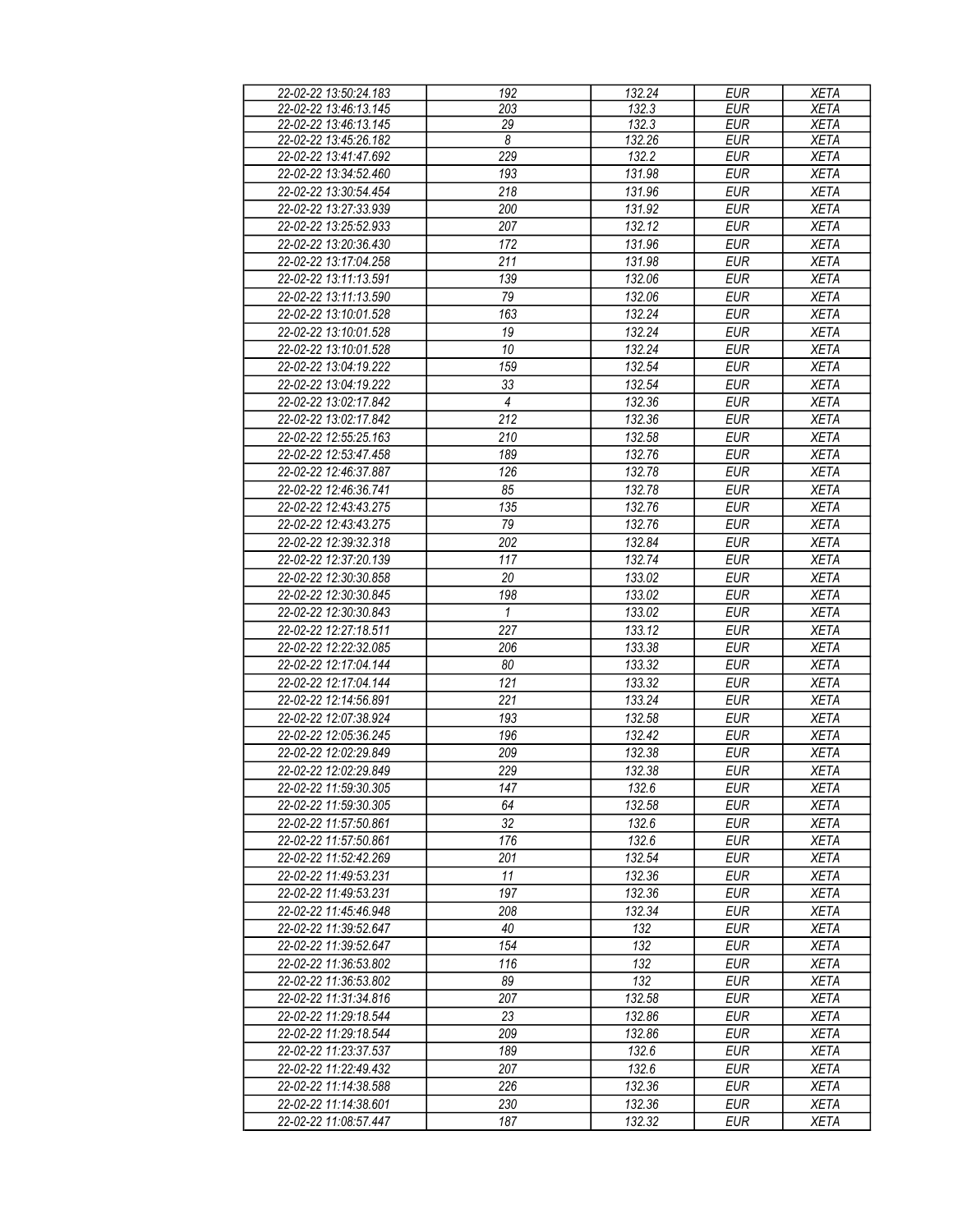| 22-02-22 11:07:55.148 | 197              | 132.34              | EUR        | <b>XETA</b> |
|-----------------------|------------------|---------------------|------------|-------------|
| 22-02-22 11:02:28.821 |                  |                     |            |             |
|                       | 99               | 132.46              | <b>EUR</b> | <b>XETA</b> |
| 22-02-22 11:02:28.821 | 127              | $\overline{132.46}$ | <b>EUR</b> | <b>XETA</b> |
| 22-02-22 10:59:49.141 | 124              | 132.34              | <b>EUR</b> | <b>XETA</b> |
| 22-02-22 10:59:49.141 | 82               | 132.34              | <b>EUR</b> | <b>XETA</b> |
| 22-02-22 10:55:44.249 | 221              | 132.44              | <b>EUR</b> | <b>XETA</b> |
| 22-02-22 10:54:19.974 | 193              | 132.42              | <b>EUR</b> | <b>XETA</b> |
| 22-02-22 10:52:10.585 | 152              | 132.54              | <b>EUR</b> | <b>XETA</b> |
| 22-02-22 10:52:10.585 | 54               | 132.54              | <b>EUR</b> | <b>XETA</b> |
|                       |                  |                     |            |             |
| 22-02-22 10:48:56.027 | 216              | 132.28              | <b>EUR</b> | <b>XETA</b> |
| 22-02-22 10:47:05.657 | 199              | 132.04              | <b>EUR</b> | <b>XETA</b> |
| 22-02-22 10:40:18.656 | 214              | 132.14              | <b>EUR</b> | <b>XETA</b> |
| 22-02-22 10:39:11.031 | 74               | 131.9               | <b>EUR</b> | <b>XETA</b> |
| 22-02-22 10:39:11.031 | 155              | 131.9               | <b>EUR</b> | <b>XETA</b> |
| 22-02-22 10:31:46.876 | 231              | 131.6               | <b>EUR</b> | <b>XETA</b> |
| 22-02-22 10:31:46.359 | 62               | 131.6               | <b>EUR</b> | <b>XETA</b> |
| 22-02-22 10:31:45.151 | 60               | 131.6               | <b>EUR</b> | <b>XETA</b> |
| 22-02-22 10:31:44.342 | 107              | 131.6               | <b>EUR</b> | <b>XETA</b> |
|                       |                  |                     |            |             |
| 22-02-22 10:25:36.972 | 128              | 131.38              | <b>EUR</b> | <b>XETA</b> |
| 22-02-22 10:25:36.972 | 68               | 131.38              | <b>EUR</b> | <b>XETA</b> |
| 22-02-22 10:23:31.245 | 171              | 131.36              | <b>EUR</b> | <b>XETA</b> |
| 22-02-22 10:23:31.245 | 50               | 131.36              | <b>EUR</b> | <b>XETA</b> |
| 22-02-22 10:19:43.916 | 53               | 131.2               | <b>EUR</b> | <b>XETA</b> |
| 22-02-22 10:19:43.916 | 166              | 131.2               | <b>EUR</b> | <b>XETA</b> |
| 22-02-22 10:16:22.823 | 224              | 131.16              | <b>EUR</b> | <b>XETA</b> |
| 22-02-22 10:12:54.926 | 231              | 131.2               | <b>EUR</b> | <b>XETA</b> |
| 22-02-22 10:08:52.321 | 211              | 130.88              | <b>EUR</b> | <b>XETA</b> |
| 22-02-22 10:06:42.443 | 195              | 130.62              | <b>EUR</b> | <b>XETA</b> |
| 22-02-22 10:06:42.443 | 10               | 130.62              | <b>EUR</b> | <b>XETA</b> |
|                       | 128              |                     |            |             |
| 22-02-22 10:02:39.201 |                  | 130.08              | <b>EUR</b> | <b>XETA</b> |
| 22-02-22 10:02:17.018 | 172              | 129.98              | <b>EUR</b> | <b>XETA</b> |
| 22-02-22 09:56:26.347 | 222              | 129.88              | <b>EUR</b> | <b>XETA</b> |
| 22-02-22 09:54:59.501 | 84               | 130.36              | <b>EUR</b> | <b>XETA</b> |
| 22-02-22 09:54:59.501 | 136              | 130.36              | <b>EUR</b> | <b>XETA</b> |
| 22-02-22 09:51:03.210 | 204              | 130.38              | <b>EUR</b> | <b>XETA</b> |
| 22-02-22 09:48:29.292 | 193              | 130.04              | <b>EUR</b> | <b>XETA</b> |
| 22-02-22 09:47:18.596 | $\overline{112}$ | 130.16              | <b>EUR</b> | <b>XETA</b> |
| 22-02-22 09:41:49.475 | 194              | 130.38              | <b>EUR</b> | <b>XETA</b> |
| 22-02-22 09:40:08.246 | 229              | 130.3               | <b>EUR</b> | <b>XETA</b> |
| 22-02-22 09:35:45.623 | 216              | $\frac{130.46}{ }$  | <b>EUR</b> | <b>XETA</b> |
| 22-02-22 09:32:51.791 | 216              | 130.28              | <b>EUR</b> |             |
|                       |                  |                     |            | XETA        |
| 22-02-22 09:29:25.355 | 223              | 130.58              | EUR        | <b>XETA</b> |
| 22-02-22 09:25:28.436 | 219              | 130.82              | <b>EUR</b> | <b>XETA</b> |
| 22-02-22 09:23:34.352 | 214              | 130.9               | EUR        | <b>XETA</b> |
| 22-02-22 09:21:45.125 | 66               | 130.92              | <b>EUR</b> | <b>XETA</b> |
| 22-02-22 09:19:12.720 | 205              | 130.74              | EUR        | <b>XETA</b> |
| 22-02-22 09:16:28.948 | 219              | 131.12              | <b>EUR</b> | <b>XETA</b> |
| 22-02-22 09:13:48.259 | 91               | 130.68              | <b>EUR</b> | <b>XETA</b> |
| 22-02-22 09:11:50.152 | 77               | 130.6               | <b>EUR</b> | <b>XETA</b> |
| 22-02-22 09:11:50.151 | 152              | 130.6               | EUR        | <b>XETA</b> |
| 22-02-22 09:09:14.730 | 186              | 130.32              | <b>EUR</b> | <b>XETA</b> |
|                       | 106              | 130.4               | <b>EUR</b> |             |
| 22-02-22 09:06:28.157 |                  |                     |            | <b>XETA</b> |
| 22-02-22 09:06:27.298 | 190              | 130.4               | <b>EUR</b> | <b>XETA</b> |
| 22-02-22 09:02:56.003 | 187              | 131                 | EUR        | <b>XETA</b> |
| 22-02-22 09:01:00.290 | 208              | 130.86              | <b>EUR</b> | <b>XETA</b> |
| 22-02-22 08:57:14.201 | 182              | 130.8               | <b>EUR</b> | <b>XETA</b> |
| 22-02-22 08:57:14.201 | 49               | 130.8               | <b>EUR</b> | <b>XETA</b> |
| 22-02-22 08:54:50.226 | 126              | 130.48              | <b>EUR</b> | <b>XETA</b> |
| 22-02-22 08:54:50.226 | 71               | 130.46              | EUR        | XETA        |
| 22-02-22 08:54:50.226 | 14               | 130.44              | EUR        | XETA        |
|                       |                  |                     |            |             |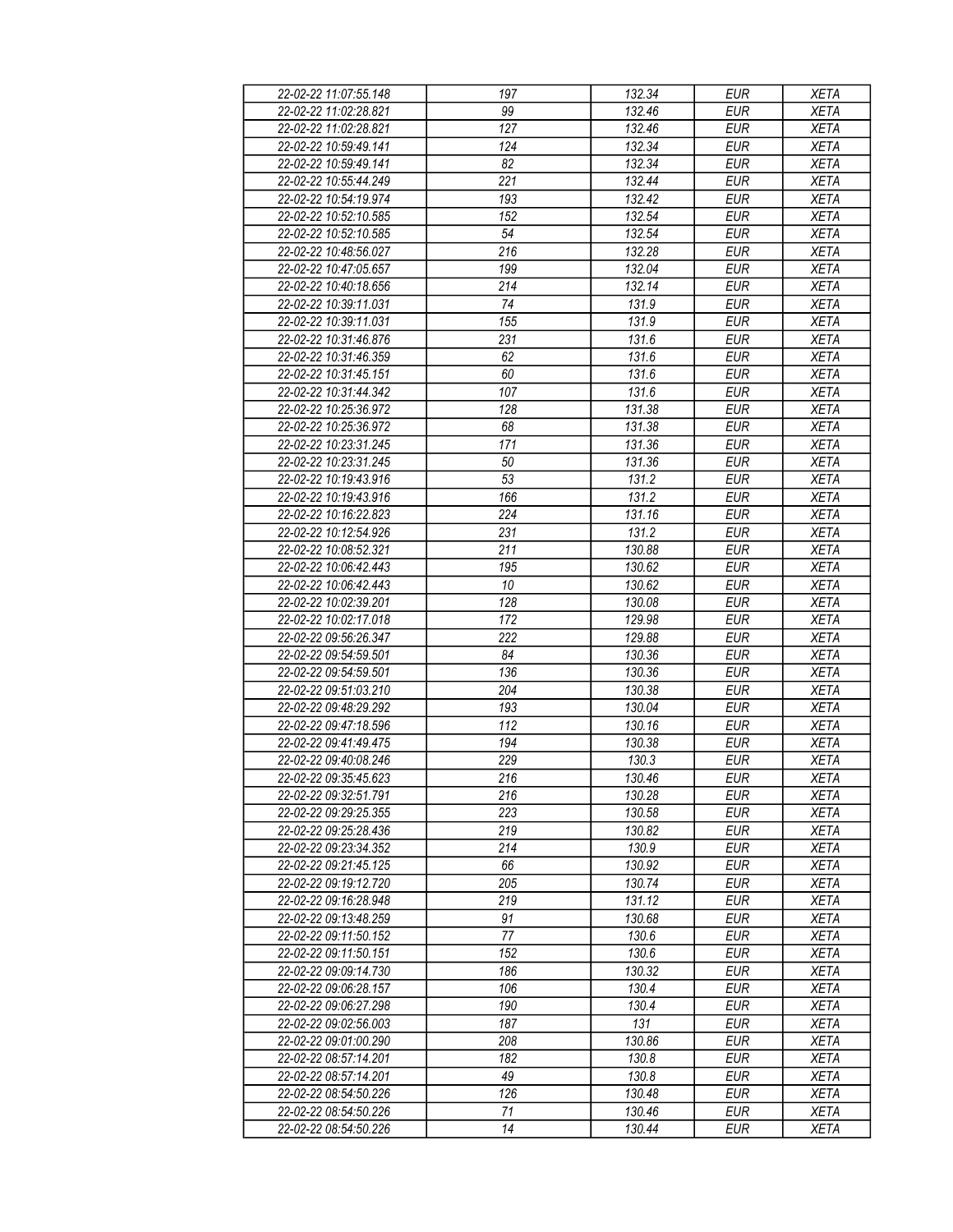| 22-02-22 08:51:49.600 | $\overline{7}$   | 130.66 | <b>EUR</b> | <b>XETA</b> |
|-----------------------|------------------|--------|------------|-------------|
| 22-02-22 08:51:49.600 | $\overline{221}$ | 130.66 | <b>EUR</b> | <b>XETA</b> |
| 22-02-22 08:50:24.272 | 180              | 130.68 | <b>EUR</b> | <b>XETA</b> |
| 22-02-22 08:47:40.684 | 195              | 130.62 | <b>EUR</b> | <b>XETA</b> |
| 22-02-22 08:44:00.801 | 230              | 131    | <b>EUR</b> | <b>XETA</b> |
| 22-02-22 08:42:57.845 | 83               | 130.9  | <b>EUR</b> | <b>XETA</b> |
| 22-02-22 08:42:57.845 | 128              | 130.9  | <b>EUR</b> | <b>XETA</b> |
| 22-02-22 08:38:21.121 | 212              | 130.34 | <b>EUR</b> | <b>XETA</b> |
| 22-02-22 08:37:49.779 | 232              | 130.32 | <b>EUR</b> | <b>XETA</b> |
| 22-02-22 08:34:15.061 | 191              | 130.08 | <b>EUR</b> | <b>XETA</b> |
| 22-02-22 08:34:15.061 | 8                | 130.08 | <b>EUR</b> | <b>XETA</b> |
| 22-02-22 08:34:14.982 | 191              | 130.1  | <b>EUR</b> | <b>XETA</b> |
| 22-02-22 08:30:18.362 | 28               | 130.04 | <b>EUR</b> | <b>XETA</b> |
| 22-02-22 08:30:18.362 | 172              | 130.04 | <b>EUR</b> | <b>XETA</b> |
| 22-02-22 08:29:49.467 | 194              | 130.28 | <b>EUR</b> | <b>XETA</b> |
| 22-02-22 08:26:01.895 | 227              | 130.22 | <b>EUR</b> | <b>XETA</b> |
| 22-02-22 08:25:03.796 | 212              | 130.16 | <b>EUR</b> | <b>XETA</b> |
| 22-02-22 08:23:18.914 | 196              | 129.94 | <b>EUR</b> | <b>XETA</b> |
| 22-02-22 08:21:51.071 | 64               | 129.44 | <b>EUR</b> | <b>XETA</b> |
| 22-02-22 08:21:49.399 | 125              | 129.44 | <b>EUR</b> | <b>XETA</b> |
| 22-02-22 08:20:35.226 | 210              | 130.04 | <b>EUR</b> | <b>XETA</b> |
| 22-02-22 08:19:11.158 | 21               | 129.44 | <b>EUR</b> | <b>XETA</b> |
| 22-02-22 08:18:00.734 | 228              | 129.66 | <b>EUR</b> | <b>XETA</b> |
| 22-02-22 08:17:13.343 | 198              | 129.44 | <b>EUR</b> | <b>XETA</b> |
| 22-02-22 08:17:11.936 | $\mathbf{1}$     | 129.44 | <b>EUR</b> | <b>XETA</b> |
| 22-02-22 08:14:24.284 | 173              | 129.8  | <b>EUR</b> | <b>XETA</b> |
| 22-02-22 08:14:19.582 | 207              | 129.94 | <b>EUR</b> | <b>XETA</b> |
| 22-02-22 08:14:05.038 | 47               | 129.8  | <b>EUR</b> | <b>XETA</b> |
| 22-02-22 08:11:00.857 | 215              | 129.06 | <b>EUR</b> | <b>XETA</b> |
| 22-02-22 08:10:02.488 | 230              | 128.86 | <b>EUR</b> | <b>XETA</b> |
| 22-02-22 08:06:54.345 | 26               | 129.72 | <b>EUR</b> | <b>XETA</b> |
| 22-02-22 08:06:54.345 | 193              | 129.72 | <b>EUR</b> | <b>XETA</b> |
| 22-02-22 08:06:42.211 | $\overline{7}$   | 129.7  | <b>EUR</b> | XETA        |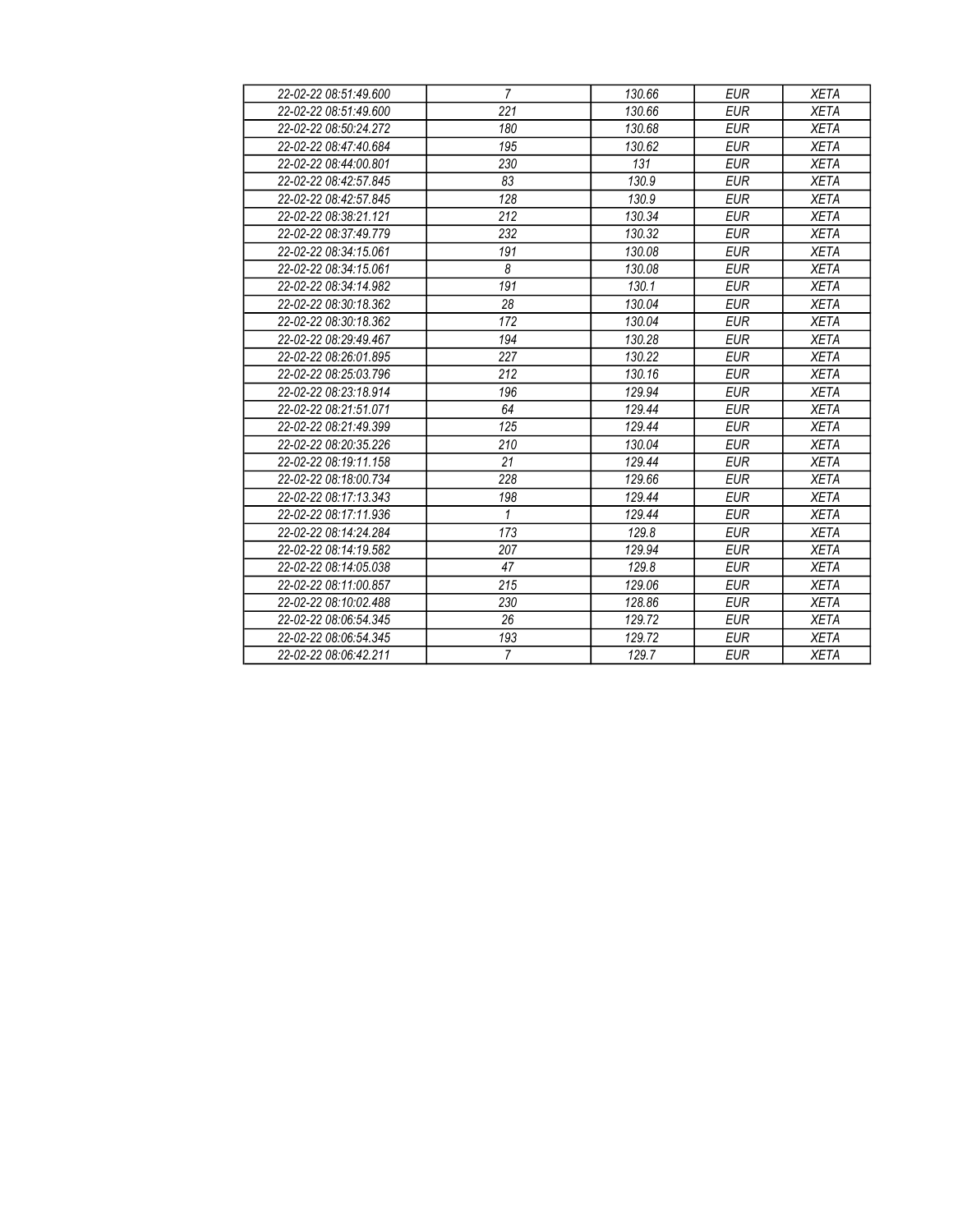## Each order relating to the buy-back programme above according to Art. 5 sec. 3 MAR in conjunction with Art. 25 sec. 1 and 2 MiFiR

In red colour are the fields according to Table 2 of the Annex of Del. Regulation (EU) 2017/580; alternatively you may report the

| Date and Time according to field 9 | <b>Segment MIC code</b><br>according to field 16 | <b>Transaction price</b><br>according to field 28 | <b>Price currency according</b><br>to field 29 | <b>Buy-sell indicator</b><br>according to field 32 |
|------------------------------------|--------------------------------------------------|---------------------------------------------------|------------------------------------------------|----------------------------------------------------|
| 22-02-22 16:29:41.329              | <b>XETA</b>                                      | 131.6                                             | <b>EUR</b>                                     | <b>BUY</b>                                         |
| 22-02-22 16:29:41.327              | <b>XETA</b>                                      | 131.6                                             | <b>EUR</b>                                     | <b>BUY</b>                                         |
| 22-02-22 16:29:37.290              | <b>XETA</b>                                      | 131.64                                            | <b>EUR</b>                                     | <b>BUY</b>                                         |
| 22-02-22 16:27:37.037              | <b>XETA</b>                                      | 132.04                                            | <b>EUR</b>                                     | <b>BUY</b>                                         |
| 22-02-22 16:25:24.173              | <b>XETA</b>                                      | 131.8                                             | <b>EUR</b>                                     | <b>BUY</b>                                         |
| 22-02-22 16:16:41.485              | <b>XETA</b>                                      | 131.84                                            | <b>EUR</b>                                     | <b>BUY</b>                                         |
| 22-02-22 16:05:40.764              | <b>XETA</b>                                      | 132.26                                            | <b>EUR</b>                                     | <b>BUY</b>                                         |
| 22-02-22 15:55:51.929              | <b>XETA</b>                                      | 131.82                                            | <b>EUR</b>                                     | <b>BUY</b>                                         |
| 22-02-22 15:55:51.929              | <b>XETA</b>                                      | 131.82                                            | <b>EUR</b>                                     | <b>BUY</b>                                         |
| 22-02-22 15:55:35.270              | <b>XETA</b>                                      | 131.86                                            | <b>EUR</b>                                     | <b>BUY</b>                                         |
| 22-02-22 15:50:57.371              | <b>XETA</b>                                      | $\overline{132}$                                  | <b>EUR</b>                                     | <b>BUY</b>                                         |
| 22-02-22 15:45:25.190              | <b>XETA</b>                                      | 132.48                                            | <b>EUR</b>                                     | <b>BUY</b>                                         |
| 22-02-22 15:45:24.413              | <b>XETA</b>                                      | 132.48                                            | <b>EUR</b>                                     | <b>BUY</b>                                         |
| 22-02-22 15:43:31.225              | <b>XETA</b>                                      | 132.38                                            | <b>EUR</b>                                     | <b>BUY</b>                                         |
| 22-02-22 15:40:20.952              | <b>XETA</b>                                      | 132.52                                            | <b>EUR</b>                                     | <b>BUY</b>                                         |
| 22-02-22 15:35:52.908              | <b>XETA</b>                                      | 133                                               | <b>EUR</b>                                     | <b>BUY</b>                                         |
| 22-02-22 15:35:52.824              | <b>XETA</b>                                      | 133                                               | <b>EUR</b>                                     | <b>BUY</b>                                         |
| 22-02-22 15:32:37.468              | <b>XETA</b>                                      | 132.92                                            | <b>EUR</b>                                     | <b>BUY</b>                                         |
| 22-02-22 15:32:37.468              | <b>XETA</b>                                      | 132.92                                            | <b>EUR</b>                                     | <b>BUY</b>                                         |
| 22-02-22 15:31:26.478              | <b>XETA</b>                                      | 132.9                                             | <b>EUR</b>                                     | <b>BUY</b>                                         |
| 22-02-22 15:26:22.332              | <b>XETA</b>                                      | 133.08                                            | <b>EUR</b>                                     | <b>BUY</b>                                         |
| 22-02-22 15:20:59.422              | <b>XETA</b>                                      | 132.88                                            | <b>EUR</b>                                     | <b>BUY</b>                                         |
| 22-02-22 15:20:01.264              | <b>XETA</b>                                      | 132.92                                            | <b>EUR</b>                                     | <b>BUY</b>                                         |
| 22-02-22 15:20:01.264              | <b>XETA</b>                                      | 132.92                                            | <b>EUR</b>                                     | <b>BUY</b>                                         |
| 22-02-22 15:15:54.465              | <b>XETA</b>                                      | 132.68                                            | <b>EUR</b>                                     | <b>BUY</b>                                         |
| 22-02-22 15:11:20.093              | <b>XETA</b>                                      | 132.22                                            | <b>EUR</b>                                     | <b>BUY</b>                                         |
| 22-02-22 15:11:20.093              | <b>XETA</b>                                      | 132.22                                            | <b>EUR</b>                                     | <b>BUY</b>                                         |
| 22-02-22 15:09:08.085              | <b>XETA</b>                                      | 132.52                                            | <b>EUR</b>                                     | <b>BUY</b>                                         |
| 22-02-22 15:06:09.295              | <b>XETA</b>                                      | 132.16                                            | <b>EUR</b>                                     | <b>BUY</b>                                         |
| 22-02-22 15:06:09.295              | <b>XETA</b>                                      | 132.16                                            | <b>EUR</b>                                     | <b>BUY</b>                                         |
| 22-02-22 15:00:55.735              | <b>XETA</b>                                      | 132.4                                             | <b>EUR</b>                                     | <b>BUY</b>                                         |
| 22-02-22 14:55:28.035              | <b>XETA</b>                                      | 132.6                                             | <b>EUR</b>                                     | <b>BUY</b>                                         |
| 22-02-22 14:55:28.035              | <b>XETA</b>                                      | 132.6                                             | <b>EUR</b>                                     | <b>BUY</b>                                         |
| 22-02-22 14:55:25.928              | <b>XETA</b>                                      | 132.6                                             | <b>EUR</b>                                     | <b>BUY</b>                                         |
| 22-02-22 14:51:27.441              | <b>XETA</b>                                      | 132.26                                            | <b>EUR</b>                                     | <b>BUY</b>                                         |
| 22-02-22 14:51:27.040              | <b>XETA</b>                                      | 132.26                                            | <b>EUR</b>                                     | <b>BUY</b>                                         |
| 22-02-22 14:46:41.525              | XETA                                             | 132.28                                            | EUR                                            | <b>BUY</b>                                         |
| 22-02-22 14:46:41.201              | <b>XETA</b>                                      | 132.28                                            | <b>EUR</b>                                     | <b>BUY</b>                                         |
| 22-02-22 14:44:03.019              | <b>XETA</b>                                      | 132.32                                            | <b>EUR</b>                                     | <b>BUY</b>                                         |
| 22-02-22 14:43:46.179              | <b>XETA</b>                                      | 132.34                                            | <b>EUR</b>                                     | <b>BUY</b>                                         |
| 22-02-22 14:38:32.827              | <b>XETA</b>                                      | 131.86                                            | <b>EUR</b>                                     | <b>BUY</b>                                         |
| 22-02-22 14:34:41.954              | <b>XETA</b>                                      | 131.68                                            | <b>EUR</b>                                     | <b>BUY</b>                                         |
| 22-02-22 14:34:34.068              | <b>XETA</b>                                      | 131.7                                             | <b>EUR</b>                                     | <b>BUY</b>                                         |
| 22-02-22 14:31:07.914              | <b>XETA</b>                                      | 131.86                                            | <b>EUR</b>                                     | <b>BUY</b>                                         |
| 22-02-22 14:31:07.012              | <b>XETA</b>                                      | 131.86                                            | <b>EUR</b>                                     | <b>BUY</b>                                         |
| 22-02-22 14:31:05.905              | <b>XETA</b>                                      | 131.86                                            | <b>EUR</b>                                     | <b>BUY</b>                                         |
| 22-02-22 14:24:55.288              | XETA                                             | 132.02                                            | EUR                                            | <b>BUY</b>                                         |
| 22-02-22 14:19:55.877              | <b>XETA</b>                                      | 131.96                                            | <b>EUR</b>                                     | <b>BUY</b>                                         |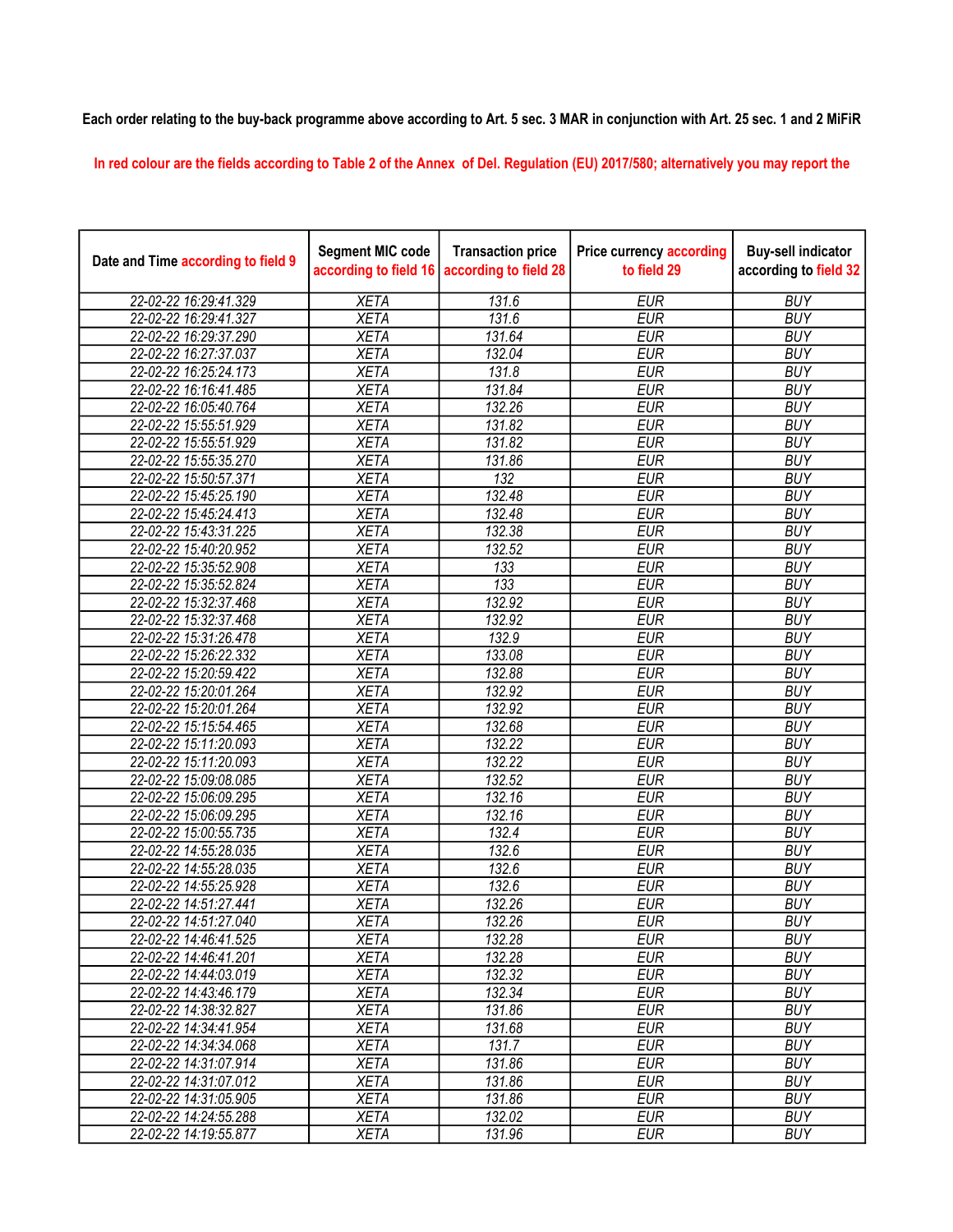| 22-02-22 14:19:55.867 | <b>XETA</b> | 131.96 | <b>EUR</b> | <b>BUY</b> |
|-----------------------|-------------|--------|------------|------------|
| 22-02-22 14:17:32.065 | <b>XETA</b> | 132.08 | <b>EUR</b> | <b>BUY</b> |
| 22-02-22 14:09:13.797 | <b>XETA</b> | 132.24 | <b>EUR</b> | <b>BUY</b> |
| 22-02-22 14:03:30.567 | <b>XETA</b> | 132.26 | <b>EUR</b> | <b>BUY</b> |
| 22-02-22 14:02:49.639 | <b>XETA</b> | 132.3  | <b>EUR</b> | <b>BUY</b> |
| 22-02-22 14:02:49.639 | <b>XETA</b> | 132.3  | <b>EUR</b> | <b>BUY</b> |
| 22-02-22 13:50:24.195 | <b>XETA</b> | 132.26 | <b>EUR</b> | <b>BUY</b> |
| 22-02-22 13:50:24.183 | <b>XETA</b> | 132.24 | <b>EUR</b> | <b>BUY</b> |
| 22-02-22 13:50:24.183 | <b>XETA</b> | 132.24 | <b>EUR</b> | <b>BUY</b> |
| 22-02-22 13:46:13.145 | <b>XETA</b> | 132.3  | <b>EUR</b> | <b>BUY</b> |
| 22-02-22 13:46:13.145 | <b>XETA</b> | 132.3  | <b>EUR</b> | <b>BUY</b> |
| 22-02-22 13:45:26.182 | <b>XETA</b> | 132.26 | <b>EUR</b> | <b>BUY</b> |
| 22-02-22 13:41:47.692 | <b>XETA</b> | 132.2  | <b>EUR</b> | <b>BUY</b> |
| 22-02-22 13:34:52.460 | <b>XETA</b> | 131.98 | <b>EUR</b> | <b>BUY</b> |
| 22-02-22 13:30:54.454 | <b>XETA</b> | 131.96 | <b>EUR</b> | <b>BUY</b> |
| 22-02-22 13:27:33.939 | <b>XETA</b> | 131.92 | <b>EUR</b> | <b>BUY</b> |
| 22-02-22 13:25:52.933 | <b>XETA</b> | 132.12 | <b>EUR</b> | <b>BUY</b> |
| 22-02-22 13:20:36.430 | <b>XETA</b> | 131.96 | <b>EUR</b> | <b>BUY</b> |
| 22-02-22 13:17:04.258 | <b>XETA</b> | 131.98 | <b>EUR</b> | <b>BUY</b> |
| 22-02-22 13:11:13.591 | <b>XETA</b> | 132.06 | <b>EUR</b> | <b>BUY</b> |
| 22-02-22 13:11:13.590 | <b>XETA</b> | 132.06 | <b>EUR</b> | <b>BUY</b> |
| 22-02-22 13:10:01.528 | <b>XETA</b> | 132.24 | <b>EUR</b> | <b>BUY</b> |
| 22-02-22 13:10:01.528 | <b>XETA</b> | 132.24 | <b>EUR</b> | <b>BUY</b> |
| 22-02-22 13:10:01.528 | <b>XETA</b> | 132.24 | <b>EUR</b> | <b>BUY</b> |
| 22-02-22 13:04:19.222 | <b>XETA</b> | 132.54 | <b>EUR</b> | <b>BUY</b> |
| 22-02-22 13:04:19.222 | <b>XETA</b> | 132.54 | <b>EUR</b> | <b>BUY</b> |
| 22-02-22 13:02:17.842 | <b>XETA</b> | 132.36 | <b>EUR</b> | <b>BUY</b> |
| 22-02-22 13:02:17.842 | <b>XETA</b> | 132.36 | <b>EUR</b> | <b>BUY</b> |
|                       |             | 132.58 |            |            |
| 22-02-22 12:55:25.163 | <b>XETA</b> |        | <b>EUR</b> | <b>BUY</b> |
| 22-02-22 12:53:47.458 | <b>XETA</b> | 132.76 | <b>EUR</b> | <b>BUY</b> |
| 22-02-22 12:46:37.887 | <b>XETA</b> | 132.78 | <b>EUR</b> | <b>BUY</b> |
| 22-02-22 12:46:36.741 | <b>XETA</b> | 132.78 | <b>EUR</b> | <b>BUY</b> |
| 22-02-22 12:43:43.275 | <b>XETA</b> | 132.76 | <b>EUR</b> | <b>BUY</b> |
| 22-02-22 12:43:43.275 | <b>XETA</b> | 132.76 | <b>EUR</b> | <b>BUY</b> |
| 22-02-22 12:39:32.318 | <b>XETA</b> | 132.84 | <b>EUR</b> | <b>BUY</b> |
| 22-02-22 12:37:20.139 | <b>XETA</b> | 132.74 | <b>EUR</b> | <b>BUY</b> |
| 22-02-22 12:30:30.858 | <b>XETA</b> | 133.02 | <b>EUR</b> | <b>BUY</b> |
| 22-02-22 12:30:30.845 | <b>XETA</b> | 133.02 | EUR        | <b>BUY</b> |
| 22-02-22 12:30:30.843 | <b>XETA</b> | 133.02 | <b>EUR</b> | <b>BUY</b> |
| 22-02-22 12:27:18.511 | <b>XETA</b> | 133.12 | <b>EUR</b> | <b>BUY</b> |
| 22-02-22 12:22:32.085 | <b>XETA</b> | 133.38 | <b>EUR</b> | <b>BUY</b> |
| 22-02-22 12:17:04.144 | <b>XETA</b> | 133.32 | <b>EUR</b> | <b>BUY</b> |
| 22-02-22 12:17:04.144 | <b>XETA</b> | 133.32 | <b>EUR</b> | <b>BUY</b> |
| 22-02-22 12:14:56.891 | <b>XETA</b> | 133.24 | <b>EUR</b> | <b>BUY</b> |
| 22-02-22 12:07:38.924 | <b>XETA</b> | 132.58 | <b>EUR</b> | <b>BUY</b> |
| 22-02-22 12:05:36.245 | <b>XETA</b> | 132.42 | <b>EUR</b> | <b>BUY</b> |
| 22-02-22 12:02:29.849 | <b>XETA</b> | 132.38 | <b>EUR</b> | <b>BUY</b> |
| 22-02-22 12:02:29.849 | <b>XETA</b> | 132.38 | <b>EUR</b> | <b>BUY</b> |
| 22-02-22 11:59:30.305 | <b>XETA</b> | 132.6  | <b>EUR</b> | <b>BUY</b> |
| 22-02-22 11:59:30.305 | <b>XETA</b> | 132.58 | <b>EUR</b> | <b>BUY</b> |
| 22-02-22 11:57:50.861 | <b>XETA</b> | 132.6  | <b>EUR</b> | <b>BUY</b> |
| 22-02-22 11:57:50.861 | <b>XETA</b> | 132.6  | <b>EUR</b> | <b>BUY</b> |
|                       |             | 132.54 | <b>EUR</b> | <b>BUY</b> |
| 22-02-22 11:52:42.269 | <b>XETA</b> |        |            |            |
| 22-02-22 11:49:53.231 | <b>XETA</b> | 132.36 | <b>EUR</b> | <b>BUY</b> |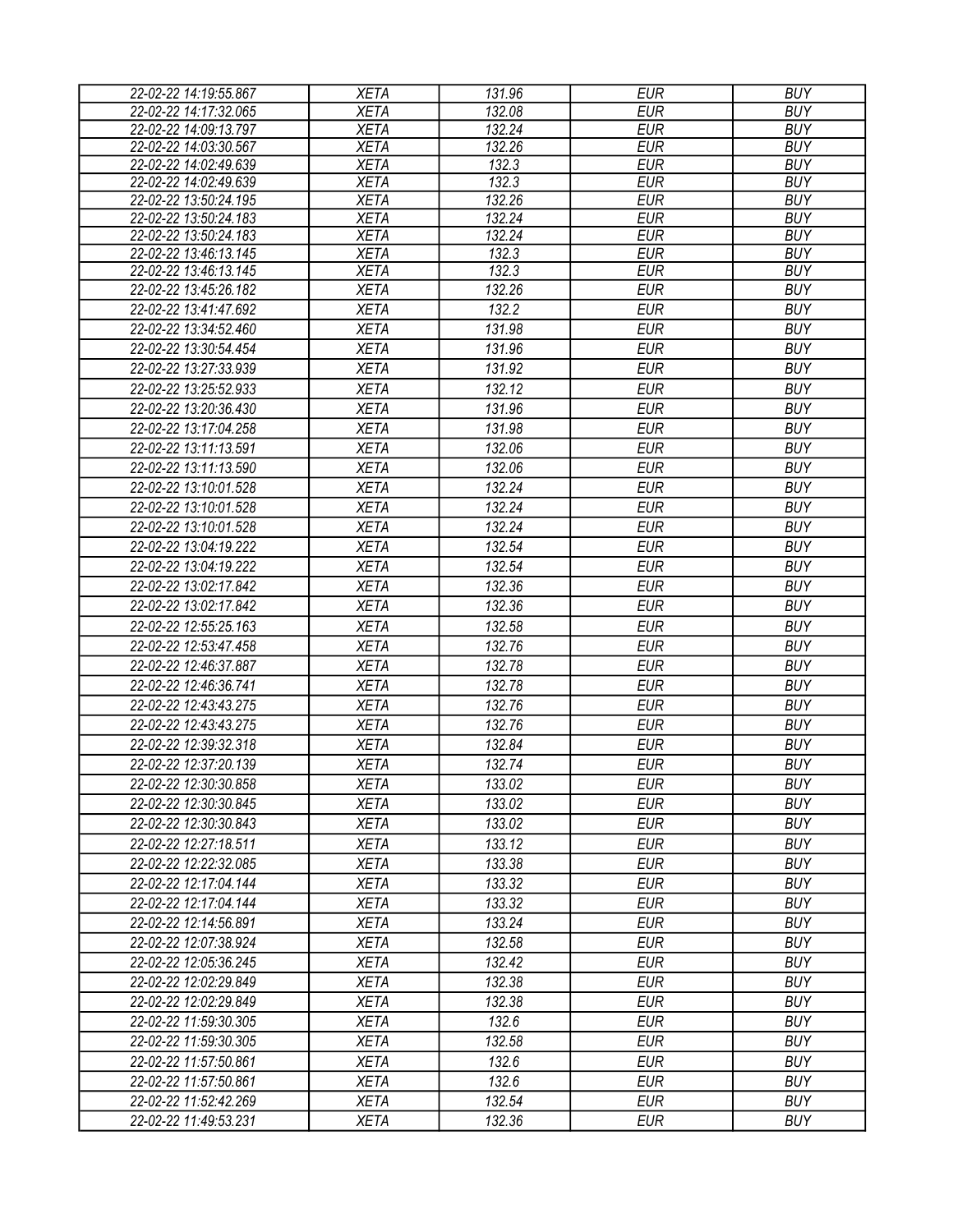| 22-02-22 11:49:53.231 | XETA                       | 132.36          | EUR                      | <b>BUY</b> |
|-----------------------|----------------------------|-----------------|--------------------------|------------|
| 22-02-22 11:45:46.948 | <b>XETA</b>                | 132.34          | <b>EUR</b>               | <b>BUY</b> |
| 22-02-22 11:39:52.647 | <b>XETA</b>                | 132             | <b>EUR</b>               | <b>BUY</b> |
| 22-02-22 11:39:52.647 | <b>XETA</b>                | 132             | <b>EUR</b>               | <b>BUY</b> |
| 22-02-22 11:36:53.802 | <b>XETA</b>                | 132             | <b>EUR</b>               | <b>BUY</b> |
| 22-02-22 11:36:53.802 | <b>XETA</b>                | 132             | <b>EUR</b>               | <b>BUY</b> |
| 22-02-22 11:31:34.816 | <b>XETA</b>                | 132.58          | <b>EUR</b>               | <b>BUY</b> |
| 22-02-22 11:29:18.544 | <b>XETA</b>                | 132.86          | <b>EUR</b>               | <b>BUY</b> |
| 22-02-22 11:29:18.544 | <b>XETA</b>                | 132.86          | <b>EUR</b>               | <b>BUY</b> |
| 22-02-22 11:23:37.537 | <b>XETA</b>                | 132.6           | <b>EUR</b>               | <b>BUY</b> |
| 22-02-22 11:22:49.432 | <b>XETA</b>                | 132.6           | <b>EUR</b>               | <b>BUY</b> |
| 22-02-22 11:14:38.588 | <b>XETA</b>                | 132.36          | <b>EUR</b>               | <b>BUY</b> |
| 22-02-22 11:14:38.601 | <b>XETA</b>                | 132.36          | <b>EUR</b>               | <b>BUY</b> |
| 22-02-22 11:08:57.447 | <b>XETA</b>                | 132.32          | <b>EUR</b>               | <b>BUY</b> |
| 22-02-22 11:07:55.148 | <b>XETA</b>                | 132.34          | <b>EUR</b>               | <b>BUY</b> |
| 22-02-22 11:02:28.821 | <b>XETA</b>                | 132.46          | <b>EUR</b>               | <b>BUY</b> |
| 22-02-22 11:02:28.821 | <b>XETA</b>                | 132.46          | <b>EUR</b>               | <b>BUY</b> |
| 22-02-22 10:59:49.141 | <b>XETA</b>                | 132.34          | <b>EUR</b>               | <b>BUY</b> |
| 22-02-22 10:59:49.141 | <b>XETA</b>                | 132.34          | <b>EUR</b>               | <b>BUY</b> |
| 22-02-22 10:55:44.249 | <b>XETA</b>                | 132.44          | <b>EUR</b>               | <b>BUY</b> |
| 22-02-22 10:54:19.974 | <b>XETA</b>                | 132.42          | <b>EUR</b>               | <b>BUY</b> |
| 22-02-22 10:52:10.585 | <b>XETA</b>                | 132.54          | <b>EUR</b>               | <b>BUY</b> |
| 22-02-22 10:52:10.585 | <b>XETA</b>                | 132.54          | <b>EUR</b>               | <b>BUY</b> |
| 22-02-22 10:48:56.027 | <b>XETA</b>                | 132.28          | <b>EUR</b>               | <b>BUY</b> |
| 22-02-22 10:47:05.657 | <b>XETA</b>                | 132.04          | <b>EUR</b>               | <b>BUY</b> |
| 22-02-22 10:40:18.656 | <b>XETA</b>                | 132.14          | EUR                      | <b>BUY</b> |
| 22-02-22 10:39:11.031 | <b>XETA</b>                | 131.9           | <b>EUR</b>               | <b>BUY</b> |
| 22-02-22 10:39:11.031 | <b>XETA</b>                | 131.9           | <b>EUR</b>               | <b>BUY</b> |
| 22-02-22 10:31:46.876 | <b>XETA</b>                | 131.6           | <b>EUR</b>               | <b>BUY</b> |
| 22-02-22 10:31:46.359 | <b>XETA</b>                | 131.6           | <b>EUR</b>               | <b>BUY</b> |
| 22-02-22 10:31:45.151 | <b>XETA</b>                | 131.6           | <b>EUR</b>               | <b>BUY</b> |
| 22-02-22 10:31:44.342 | <b>XETA</b>                | 131.6           | <b>EUR</b>               | <b>BUY</b> |
| 22-02-22 10:25:36.972 | <b>XETA</b>                | 131.38          | <b>EUR</b>               | <b>BUY</b> |
| 22-02-22 10:25:36.972 | <b>XETA</b>                | 131.38          | <b>EUR</b>               | <b>BUY</b> |
| 22-02-22 10:23:31.245 | <b>XETA</b>                | 131.36          | <b>EUR</b>               | <b>BUY</b> |
| 22-02-22 10:23:31.245 | <b>XETA</b>                |                 |                          | <b>BUY</b> |
|                       |                            | 131.36<br>131.2 | <b>EUR</b><br><b>EUR</b> | <b>BUY</b> |
| 22-02-22 10:19:43.916 | <b>XETA</b><br><b>XETA</b> | 131.2           | <b>EUR</b>               | <b>BUY</b> |
| 22-02-22 10:19:43.916 |                            |                 | <b>EUR</b>               | <b>BUY</b> |
| 22-02-22 10:16:22.823 | <b>XETA</b>                | 131.16          |                          | <b>BUY</b> |
| 22-02-22 10:12:54.926 | <b>XETA</b>                | 131.2           | <b>EUR</b>               |            |
| 22-02-22 10:08:52.321 | <b>XETA</b>                | 130.88          | <b>EUR</b>               | <b>BUY</b> |
| 22-02-22 10:06:42.443 | <b>XETA</b>                | 130.62          | <b>EUR</b>               | <b>BUY</b> |
| 22-02-22 10:06:42.443 | <b>XETA</b>                | 130.62          | <b>EUR</b>               | <b>BUY</b> |
| 22-02-22 10:02:39.201 | <b>XETA</b>                | 130.08          | <b>EUR</b>               | <b>BUY</b> |
| 22-02-22 10:02:17.018 | <b>XETA</b>                | 129.98          | <b>EUR</b>               | <b>BUY</b> |
| 22-02-22 09:56:26.347 | <b>XETA</b>                | 129.88          | <b>EUR</b>               | <b>BUY</b> |
| 22-02-22 09:54:59.501 | <b>XETA</b>                | 130.36          | <b>EUR</b>               | <b>BUY</b> |
| 22-02-22 09:54:59.501 | <b>XETA</b>                | 130.36          | <b>EUR</b>               | <b>BUY</b> |
| 22-02-22 09:51:03.210 | <b>XETA</b>                | 130.38          | <b>EUR</b>               | <b>BUY</b> |
| 22-02-22 09:48:29.292 | <b>XETA</b>                | 130.04          | <b>EUR</b>               | <b>BUY</b> |
| 22-02-22 09:47:18.596 | <b>XETA</b>                | 130.16          | EUR                      | <b>BUY</b> |
| 22-02-22 09:41:49.475 | <b>XETA</b>                | 130.38          | <b>EUR</b>               | <b>BUY</b> |
| 22-02-22 09:40:08.246 | XETA                       | 130.3           | <b>EUR</b>               | <b>BUY</b> |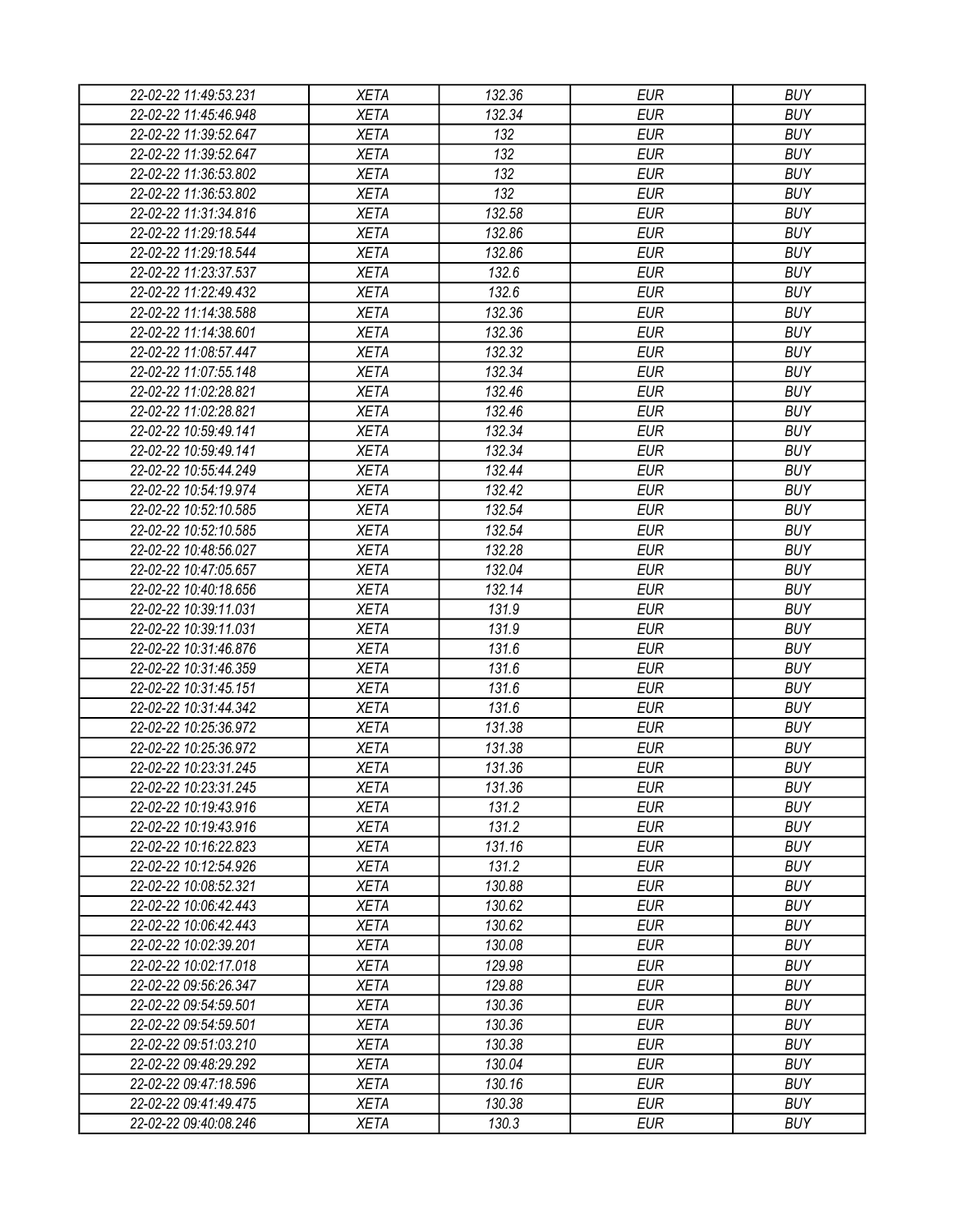| 22-02-22 09:35:45.623 | <b>XETA</b> | 130.46 | <b>EUR</b> | <b>BUY</b> |
|-----------------------|-------------|--------|------------|------------|
| 22-02-22 09:32:51.791 | <b>XETA</b> | 130.28 | <b>EUR</b> | <b>BUY</b> |
| 22-02-22 09:29:25.355 | <b>XETA</b> | 130.58 | <b>EUR</b> | <b>BUY</b> |
| 22-02-22 09:25:28.436 | <b>XETA</b> | 130.82 | <b>EUR</b> | <b>BUY</b> |
| 22-02-22 09:23:34.352 | <b>XETA</b> | 130.9  | <b>EUR</b> | <b>BUY</b> |
| 22-02-22 09:21:45.125 | <b>XETA</b> | 130.92 | <b>EUR</b> | <b>BUY</b> |
| 22-02-22 09:19:12.720 | <b>XETA</b> | 130.74 | <b>EUR</b> | <b>BUY</b> |
| 22-02-22 09:16:28.948 | <b>XETA</b> | 131.12 | <b>EUR</b> | <b>BUY</b> |
| 22-02-22 09:13:48.259 | <b>XETA</b> | 130.68 | <b>EUR</b> | <b>BUY</b> |
| 22-02-22 09:11:50.152 | <b>XETA</b> | 130.6  | <b>EUR</b> | <b>BUY</b> |
| 22-02-22 09:11:50.151 | <b>XETA</b> | 130.6  | <b>EUR</b> | <b>BUY</b> |
| 22-02-22 09:09:14.730 | <b>XETA</b> | 130.32 | <b>EUR</b> | <b>BUY</b> |
| 22-02-22 09:06:28.157 | <b>XETA</b> | 130.4  | <b>EUR</b> | <b>BUY</b> |
| 22-02-22 09:06:27.298 | <b>XETA</b> | 130.4  | <b>EUR</b> | <b>BUY</b> |
| 22-02-22 09:02:56.003 | <b>XETA</b> | 131    | <b>EUR</b> | <b>BUY</b> |
| 22-02-22 09:01:00.290 | <b>XETA</b> | 130.86 | <b>EUR</b> | <b>BUY</b> |
| 22-02-22 08:57:14.201 | <b>XETA</b> | 130.8  | <b>EUR</b> | <b>BUY</b> |
| 22-02-22 08:57:14.201 | <b>XETA</b> | 130.8  | <b>EUR</b> | <b>BUY</b> |
| 22-02-22 08:54:50.226 | <b>XETA</b> | 130.48 | <b>EUR</b> | <b>BUY</b> |
| 22-02-22 08:54:50.226 | <b>XETA</b> | 130.46 | <b>EUR</b> | <b>BUY</b> |
| 22-02-22 08:54:50.226 | <b>XETA</b> | 130.44 | <b>EUR</b> | <b>BUY</b> |
| 22-02-22 08:51:49.600 | <b>XETA</b> | 130.66 | <b>EUR</b> | <b>BUY</b> |
| 22-02-22 08:51:49.600 | <b>XETA</b> | 130.66 | <b>EUR</b> | <b>BUY</b> |
| 22-02-22 08:50:24.272 | <b>XETA</b> | 130.68 | <b>EUR</b> | <b>BUY</b> |
| 22-02-22 08:47:40.684 | <b>XETA</b> | 130.62 | <b>EUR</b> | <b>BUY</b> |
| 22-02-22 08:44:00.801 | <b>XETA</b> | 131    | <b>EUR</b> | <b>BUY</b> |
| 22-02-22 08:42:57.845 | <b>XETA</b> | 130.9  | <b>EUR</b> | <b>BUY</b> |
| 22-02-22 08:42:57.845 | <b>XETA</b> | 130.9  | <b>EUR</b> | <b>BUY</b> |
| 22-02-22 08:38:21.121 | <b>XETA</b> | 130.34 | <b>EUR</b> | <b>BUY</b> |
| 22-02-22 08:37:49.779 | <b>XETA</b> | 130.32 | <b>EUR</b> | <b>BUY</b> |
| 22-02-22 08:34:15.061 | <b>XETA</b> | 130.08 | <b>EUR</b> | <b>BUY</b> |
| 22-02-22 08:34:15.061 | <b>XETA</b> | 130.08 | <b>EUR</b> | <b>BUY</b> |
| 22-02-22 08:34:14.982 | <b>XETA</b> | 130.1  | <b>EUR</b> | <b>BUY</b> |
| 22-02-22 08:30:18.362 | <b>XETA</b> | 130.04 | <b>EUR</b> | <b>BUY</b> |
| 22-02-22 08:30:18.362 | <b>XETA</b> | 130.04 | <b>EUR</b> | <b>BUY</b> |
| 22-02-22 08:29:49.467 | <b>XETA</b> | 130.28 | <b>EUR</b> | <b>BUY</b> |
| 22-02-22 08:26:01.895 | <b>XETA</b> | 130.22 | <b>EUR</b> | <b>BUY</b> |
| 22-02-22 08:25:03.796 | <b>XETA</b> | 130.16 | <b>EUR</b> | <b>BUY</b> |
| 22-02-22 08:23:18.914 | <b>XETA</b> | 129.94 | <b>EUR</b> | <b>BUY</b> |
| 22-02-22 08:21:51.071 | <b>XETA</b> | 129.44 | <b>EUR</b> | <b>BUY</b> |
| 22-02-22 08:21:49.399 | <b>XETA</b> | 129.44 | <b>EUR</b> | <b>BUY</b> |
| 22-02-22 08:20:35.226 | <b>XETA</b> | 130.04 | <b>EUR</b> | <b>BUY</b> |
| 22-02-22 08:19:11.158 | <b>XETA</b> | 129.44 | <b>EUR</b> | <b>BUY</b> |
| 22-02-22 08:18:00.734 | <b>XETA</b> | 129.66 | <b>EUR</b> | <b>BUY</b> |
| 22-02-22 08:17:13.343 | <b>XETA</b> | 129.44 | <b>EUR</b> | <b>BUY</b> |
| 22-02-22 08:17:11.936 | <b>XETA</b> | 129.44 | <b>EUR</b> | <b>BUY</b> |
| 22-02-22 08:14:24.284 | <b>XETA</b> | 129.8  | <b>EUR</b> | <b>BUY</b> |
| 22-02-22 08:14:19.582 | <b>XETA</b> | 129.94 | <b>EUR</b> | <b>BUY</b> |
| 22-02-22 08:14:05.038 | <b>XETA</b> | 129.8  | <b>EUR</b> | <b>BUY</b> |
| 22-02-22 08:11:00.857 | <b>XETA</b> | 129.06 | <b>EUR</b> | <b>BUY</b> |
| 22-02-22 08:10:02.488 | <b>XETA</b> | 128.86 | <b>EUR</b> | <b>BUY</b> |
| 22-02-22 08:06:54.345 | <b>XETA</b> | 129.72 | <b>EUR</b> | <b>BUY</b> |
| 22-02-22 08:06:54.345 | <b>XETA</b> | 129.72 | <b>EUR</b> | <b>BUY</b> |
|                       |             |        |            |            |